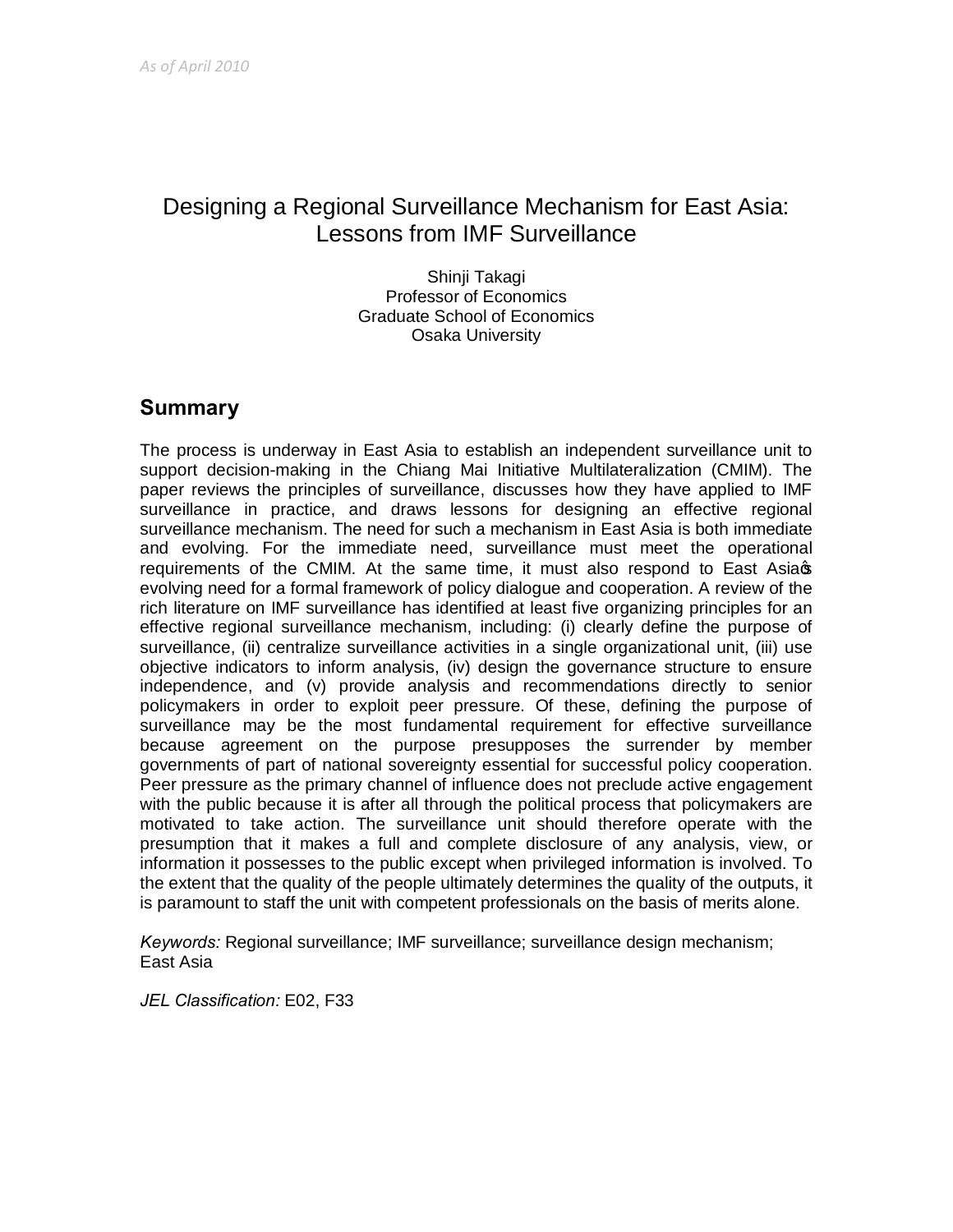## **1. Introduction**

The paper reviews the principles of surveillance, discusses how they have applied to surveillance conducted by the International Monetary Fund (IMF), and draws lessons for designing an effective surveillance mechanism for East Asia. The recent decision by the ASEAN+3 finance ministers to establish an independent surveillance unit reflects their recognition that surveillance is a necessary part of any conditional lending facility.<sup>1</sup> Up to this point, the Chiang Mai Initiative (CMI), lacking an effective surveillance mechanism, has required that financing beyond 20% of the bilateral swap facility be provided only to a country under an IMF-supported program. With effective surveillance, the multilateralized CMI (CMIM) could rely more on its own judgment to make a lending decision, including the amount and any conditionality, without creating moral hazard or raising concerns that the problems leading to balance of payments difficulties may be fundamental in nature.

As the region peconomic integration continues to deepen further, the CMIM may evolve into an Asian Monetary Fund of some sort (Kawai, 2010). Then, surveillance could assume an added dimension. With strengthening interdependence, East Asia is faced with an increasing need for a cooperative mechanism to prevent a crisis from occurring in the first place. It will also need a more effective framework of regional policy dialogue and cooperation to deal with policy spillovers, both to mitigate political tensions and find scope for collective action. Surveillance is the foundation upon which such cooperative schemes can be built.

The rest of the paper is organized as follows. Section 2 reviews the principles of surveillance. Sections 3 and 4 discuss how IMF surveillance has worked in practice by identifying repeated themes in the literature. In particular, Section 3 covers issues related to preparing the content of surveillance (the message), while Section 4 deals with issues related to delivering the message. Section 5 then explores the scope for surveillance by a regional body. Section 6 draws organizing principles for regional surveillance from the literature on IMF surveillance. Finally, Section 7 concludes with a summary of main findings and implications for regional surveillance in East Asia.

#### **2. What is Surveillance?**

The word surveillance  $\cdot$  in the sense it is used today $\cdot$  appeared for the first time in the early 1970s in the internal documents of the IMF, though the expression % aultilateral surveillance + had been used in the work of the Group of 10 (G-10) in the 1960s (James, 1995). Surveillance became part of the lexicon of international economics in connection with the Second Amendment of the IMF Articles of Agreement, which came into force in 1978. Article IV of the amended Articles of Agreement established obligations for the IMF to % wersee the international monetary system in order to ensure its effective operation+ and ‰versee the compliance of each member with its obligations+ specified therein

 $<sup>1</sup>$  In May 2009, the ASEAN+3 Finance Ministers agreed that ‰m independent surveillance unit will be</sup> established as soon as possible to monitor and analyze regional economies and supportõ decision-making+in the Chiang Mai Initiative Multilateralization. See the Joint Media Statement of the 12<sup>th</sup> ASEAN+3 Finance MinistersgMeeting in Bali, Indonesia, 3 May 2009.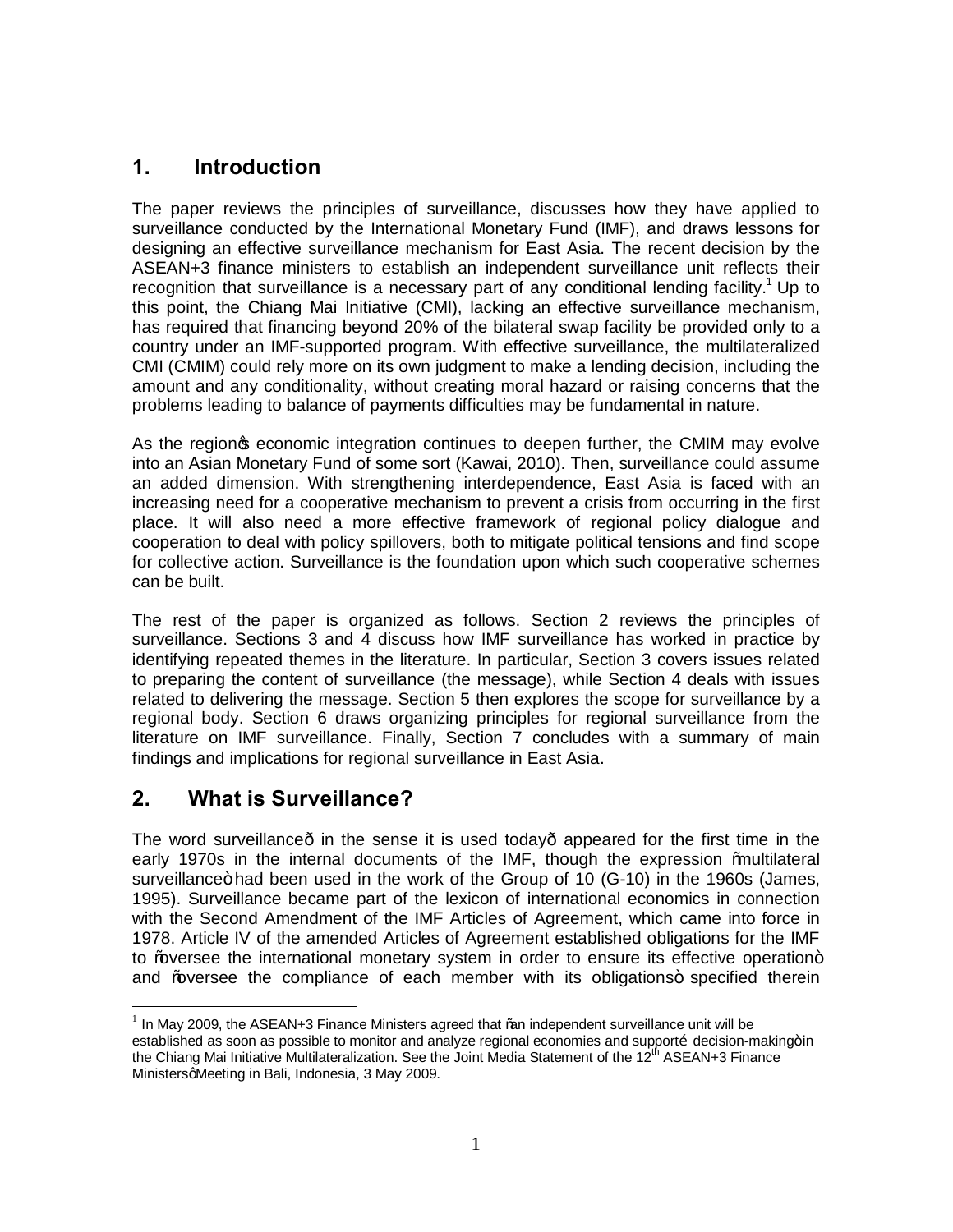(Section 3[a]) as well as to ‰ ercise firm surveillance over the exchange rate policies of its members+(Section 3[b]).

The idea of surveillance is considerably older. The first instance of what is commonly regarded as surveillance of the international monetary system occurred within the context of analytical work conducted by the League of Nations (Crow et al, 1999). Surveillance to be conducted by the IMF was foreshadowed by the early wartime discussions between John Maynard Keynes and Harry Dexter White, and was implied by Article I of the founding documents, which characterized the Fund as a % aechanism for consultation and collaboration on international monetary problems.+ IMF surveillance subsequently developed out of two parallel institutional requirements, namely, its regulatory responsibility to assess member countriesq need to maintain restrictions on current transactions and its role as a crisis lender (James, 1995).

In IMF terminology, it is customary to use the terms bilateral and multilateral to characterize the two broad categories of surveillance activities. Bilateral surveillance refers to the surveillance of the policies of individual countries. Within the IMF, it is typically conducted through periodic Article IV consultations with all member countries. Multilateral surveillance refers to the surveillance of economic linkages and policy spillovers among countries as well as international or regional economic and market developments. It can complement bilateral surveillance by bringing into the analysis global and cross-country perspectives.

What is now regarded as multilateral surveillance was first developed at the Organization for European Economic Cooperation (OEEC), the predecessor of the Organization for Economic Cooperation and Development (OECD), when the IMF was preoccupied almost exclusively with bilateral surveillance.<sup>2</sup> In 1961, the OEEC $\Phi$  Economic Policy Committee created a study group called Working Party Three to analyze the effect on international payments of monetary, fiscal and other policy measures and to consult on national and international policy measures; the working party was constituted to replicate the composition of the G-10. As a parallel development, in the early 1960s, a working group of finance deputies was established within the G-10 to % undertake a thorough examination of the outlook for the functioning of the international monetary system $+$  in a  $%$  multilateral surveillance+exercise (James, 1995).

Somewhat confusingly, the term regional surveillance now appears in various IMF documents. For example, the IMF<sub>®</sub> official statement, in summarizing the Executive Board review of surveillance in 2008, states that one of its core activities is "to monitor global, regional, and national economieso through bilateral, regional, and multilateral surveillance. $+^3$  In this definition, regional surveillance covers a geographically defined group of countries or a regional monetary union, while multilateral surveillance applies to

 $2$  The OECD $\sigma$  equivalent of bilateral surveillance is conducted through the Economic Development Review Committee, which produces Economic Surveys (Thygesen, 2008; Koromzay, 2008).

 $3$  See %MF Executive Board Reviews the Fund  $\boldsymbol{\mathfrak{s}}$  Surveillance, + Public Information Notice No. 08/133, October 2008. This particular terminology is not consistent with the language of the Articles of Agreement, where bilateral and multilateral ostensibly correspond to member countries and the international monetary system, respectively. There is no counterpart to regional.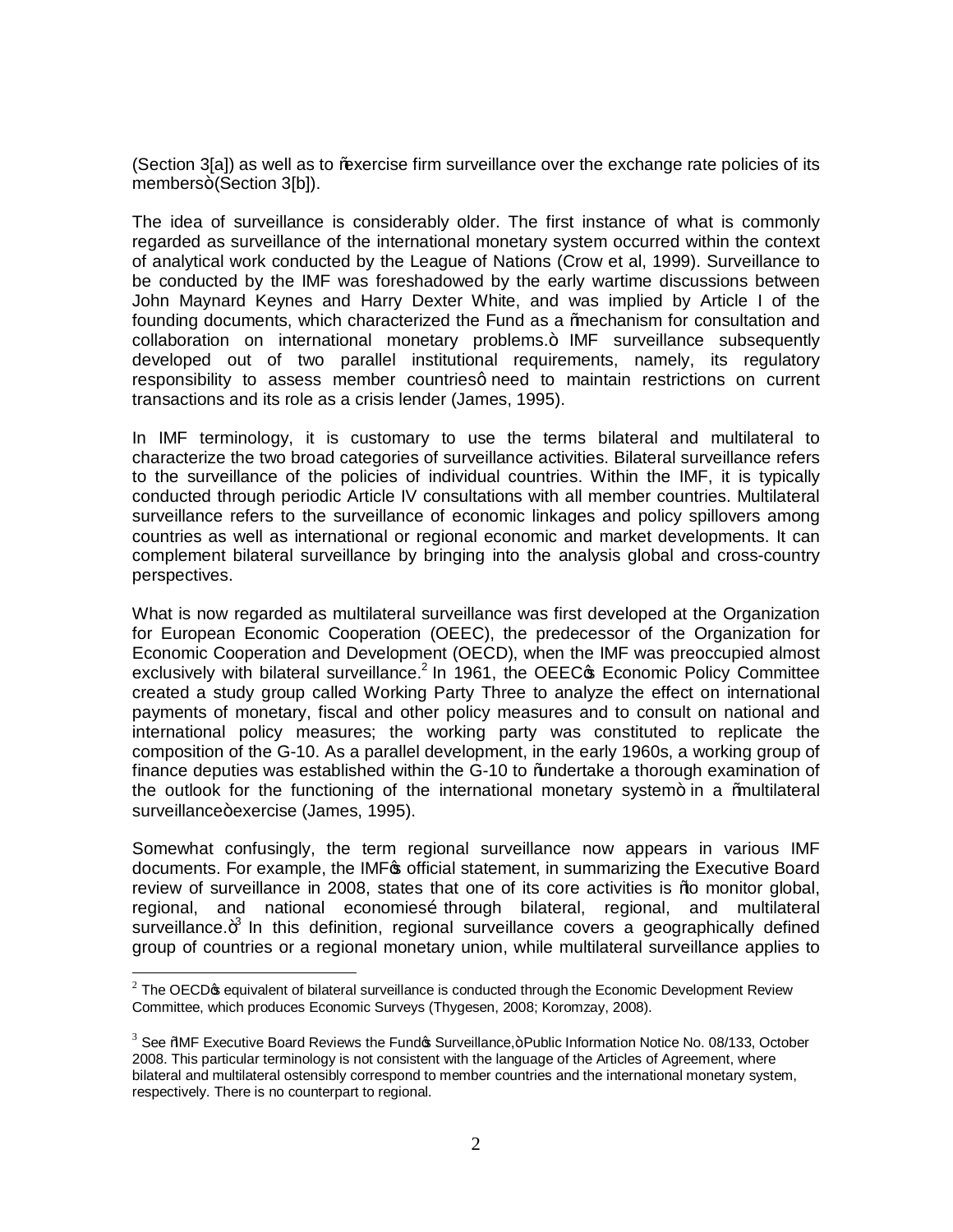the world economy as a whole. But this is not the only sense in which the term regional surveillance can be used in the context of East Asia. Regional surveillance could also mean surveillance conducted by a regional body, whether it is bilateral, multilateral, or even regional. In fact, this is the sense in which the term regional surveillance is used in this paper. Likewise, the term global surveillance is used to mean surveillance conducted by a global body.

Surveillance can be viewed in terms of a results chain consisting of three stages (Figure 1). In the first stage, surveillance produces a message, such as the assessment of crisis vulnerability in a particular country or the need for a particular country to make a policy correction. In the second stage, the conductor of surveillance delivers the message to the relevant audience by utilizing one or more of three available channels: (i) peer pressure through the officials of other countries, (ii) public pressure through the markets or the general public, and (iii) quiet persuasion as confidential advisor to the government. Finally, in the third stage, the message may have an impact on policymaking in the country concerned if the right message is delivered appropriately. I follow this conceptual framework by discussing issues related to preparing the message first (Section 3) before moving on to consider those related to delivering the message in a way calculated to increase its impact (Section 4).

#### **Figure 1: The Results Chain of Surveillance**



Source: IEO (2006)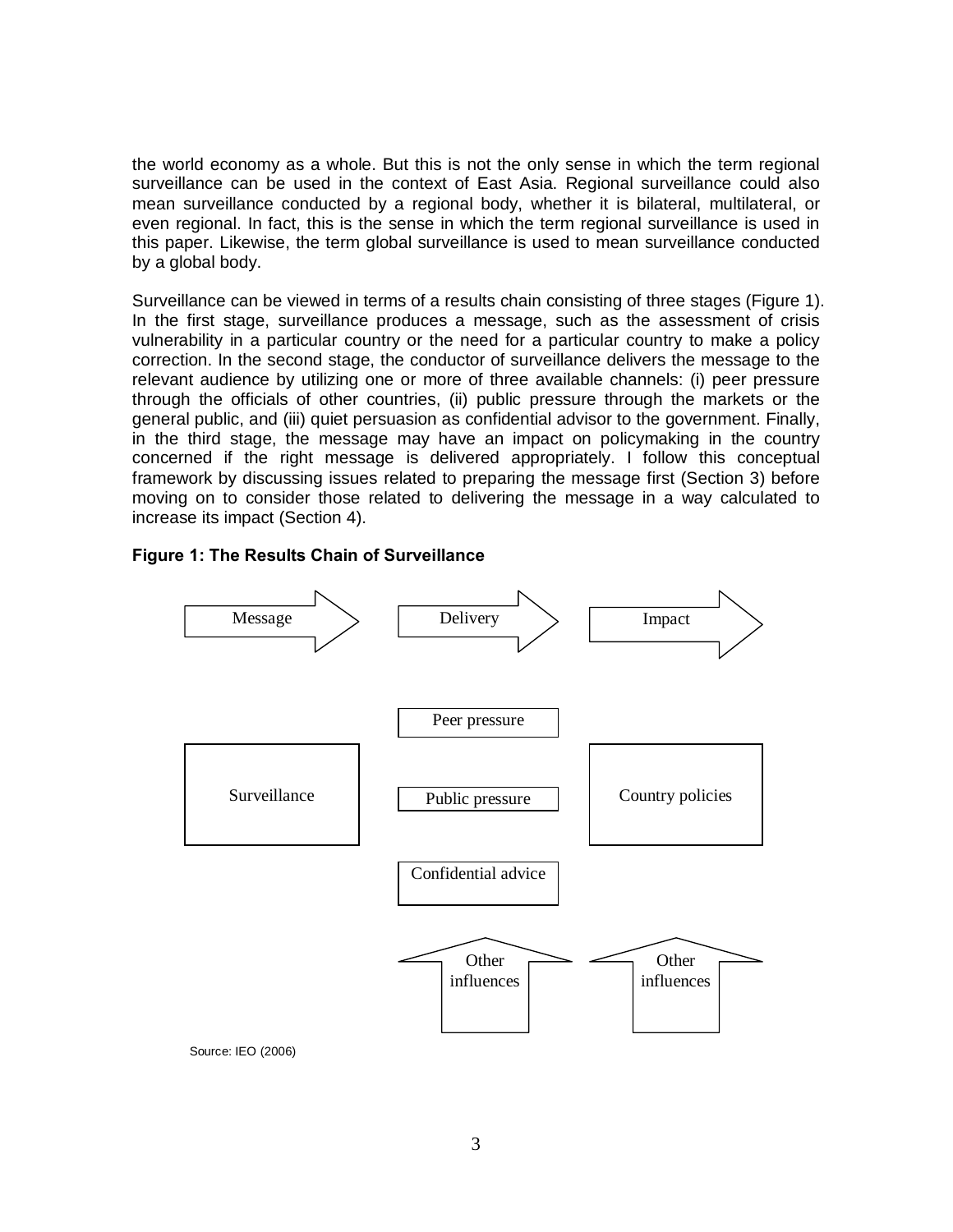## **3. Preparing the Message**

IMF surveillance has evolved over time, but without clearly defining the purpose. Crow et al. (1999), followed by Boughton (2001), identify the following possible purposes of surveillance: (i) policy advice, (ii) policy coordination and cooperation, (iii) information gathering and dissemination, (iv) technical assistance, and (v) identification of vulnerabilities. But these multiple purposes only highlight the roles that IMF surveillance is understood to have assumed over time but are not explicitly spelled out in the Articles of Agreement. No focused message is possible without a clearly defined purpose. The IMF<sub>3</sub> Independent Evaluation Office (IEO) concluded in 2007 that the lack of clarity over the purpose of surveillance had rendered IMF surveillance less than fully effective.

The failure of IMF surveillance in some of its fundamental responsibilities has come from the lack of clear agreement on the purpose of surveillance, which in turn is a reflection of the unwillingness of member governments to surrender part of their national sovereignty over economic policymaking to a supranational agency. As a result, the IMF has generally shied away from addressing politically sensitive issues, except when it was pressured to do so by its largest shareholder. Exchange rate policy, which is supposed to be subject to %irm surveillance+ by the IMF, has not therefore received intensive attention in IMF surveillance (Mussa 1997; IEO, 2007). The IMF is not alone in this failure. The ineffectiveness of multilateral surveillance over international payments at the G-10 and the OECD likewise diminished proportionately as the potential importance of exchange rate adjustment rose in the late 1960s (James, 1995).

Another difficulty involved in preparing clearly focused surveillance outputs is the lack of professional consensus and the consequent role judgment must play in economic policymaking. The absence of a widely accepted economic theory, and the large margin of error in any analytical tool, have meant that experts often hold divergent views on whether a change in exchange rate regime or in the exchange rate level is needed for a given country or more broadly how economies interact with each other in the determination of important endogenous variables. Again, the IMF is not alone in facing this difficulty. The same lack of consensus on economic policy rendered ineffective the multilateral surveillance exercises of the G-10 and the OECD in the 1960s (James, 1995).

In the meantime, IMF surveillance has largely evolved into a form of policy dialogue with member countries, in which the IMF provides analysis of economic developments and policy advice. In this task, any advantage the IMF may have had in the past has greatly diminished, as the level of human capital has risen throughout the world and countryrelated information has become more widely available. The IMF has struggled to identify its comparative advantage and add value to its surveillance. As a global institution with near universal membership, analysis of cross-border linkages and spillovers is a clear area where the IMF must have advantage, but the IMF<sub>G</sub> recent internal review states that *%here* is a large unmet demand for analysis of spillovers and for cross-country analysis informing the policy dialogue $+(IMF, 2008a)$ .

The lack of integration between bilateral and multilateral surveillance has been a repeated theme since Crow et al (1999). This is in part due to the historical origin of IMF surveillance as a bilateral surveillance activity, but more importantly to the failure to clarify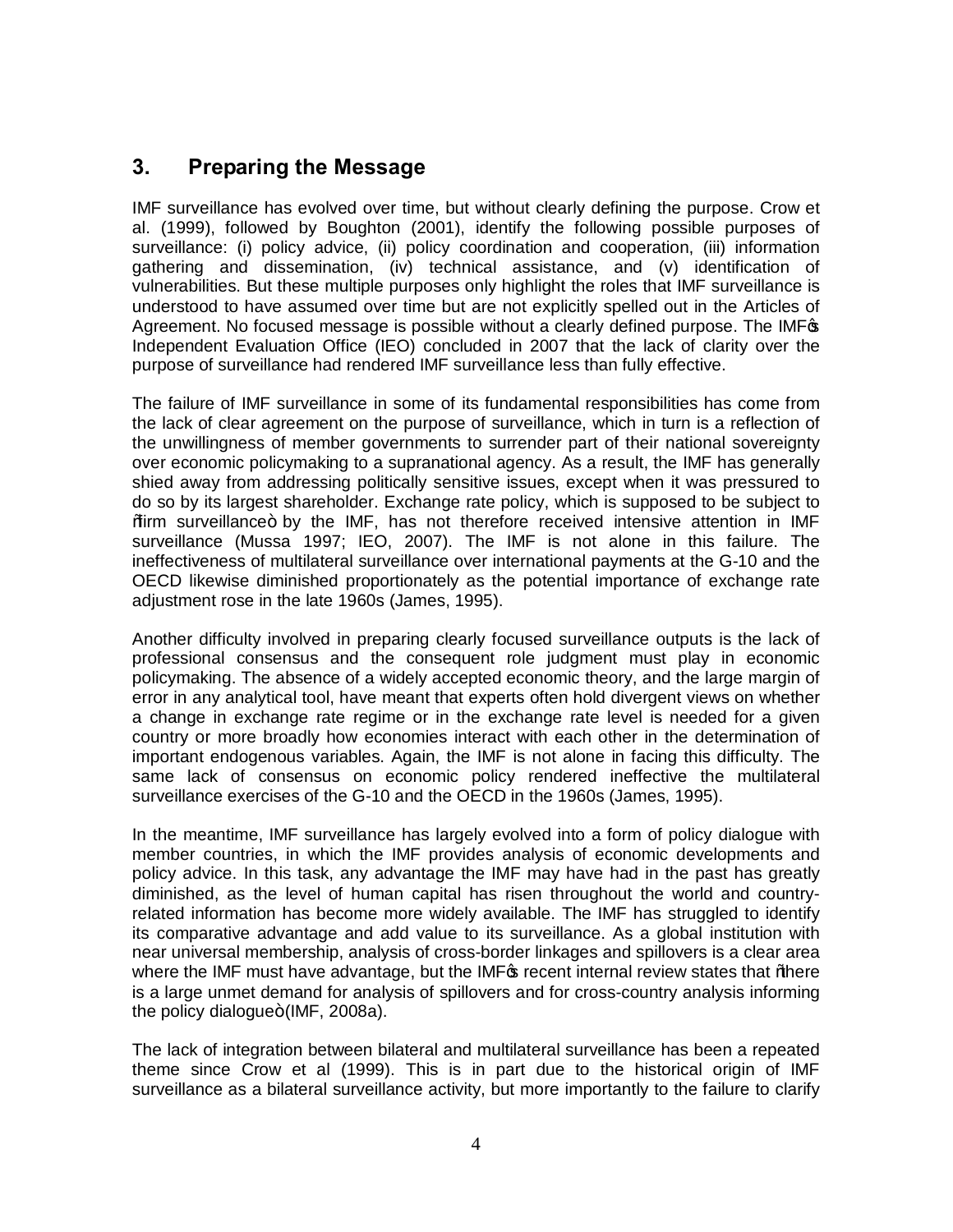the operational goals and define the mechanism to best meet them (IEO, 2006). As a result, multilateral surveillance has a strong bottom, up element, produced as the sum of bilateral surveillance across all member countries. This tendency has been enforced by the fact that area departments (that conduct bilateral surveillance) usually have the final say on all country matters. Integration is also hampered by the organizational structure in which different departments are charged with different aspects of surveillance (e.g., area departments for bilateral surveillance and the Research Department for multilateral macroeconomic surveillance).

Another area where greater integration is beneficial concerns the linkage between the real and financial sectors. Part of the lack of integration between macroeconomic and financial surveillance reflects the inherent complexities of the matter (McDonough et al., 2006), but financial issues have assumed much greater importance for the identification of vulnerabilities, as the volume of cross-border financial flows has expanded tremendously in recent years. It was only after the 1994 Mexican financial crisis (and especially the 1997/98 Asian financial crisis) that the IMF began to recruit people with financial sector and market experience on any serious scale. Despite progress in recent years, the G-20 Summit in November 2008 still noted that the IMF should give %preater attention to financial sectors+ and better integrate % be reviews with the joint IMF/World Bank financial sector assessment programs, + with a view to strengthening "the role of the IMF in providing macro-financial policy advice. $4^4$ 

As the knowledge gap narrows with member governments, the IMF is under pressure to focus on a few areas of strength to add value, to be taken seriously, and consequently to have impact. Member government officials often criticize the IMF<sub>®</sub> economic policy advice as lacking the country-specific and operational details necessary to be useful. This only shows that, as the educational attainment of economic officials in member country governments has risen, Ph.D. economists with limited policy implementation experience can offer little on the basis of general economic knowledge. Economic officials now demand technical knowledge of the operational aspects of economic policymaking tailored to country-specific conditions, something the IMF staff is not prepared to give.<sup>5</sup> The IMF also faces increasing competition from other public and private institutions, including internationally active investment banks, in supplying economic analysis and policy advice.

#### **4. Delivering the Message**

Providing value added is not sufficient for a surveillance message to have impact. The message must also be packaged in such a way that it is quickly understood and absorbed, and delivered to the right audience. Focus and candor is the key, both of which IMF surveillance is often accused of lacking. The primary reason for the lack of candor comes from the desire of IMF staff to maintain good relations with national authorities and

<sup>&</sup>lt;sup>4</sup> G-20 Summit Declaration on Financial Markets and the World Economy, Washington DC, 15 November 2008.

 $5$  About 40% of officials who responded to an IEO survey viewed the IMF staff $\phi$  knowledge of country-specific background as inadequate and its operational knowledge of policymaking as inferior to theirs (IEO, 2007).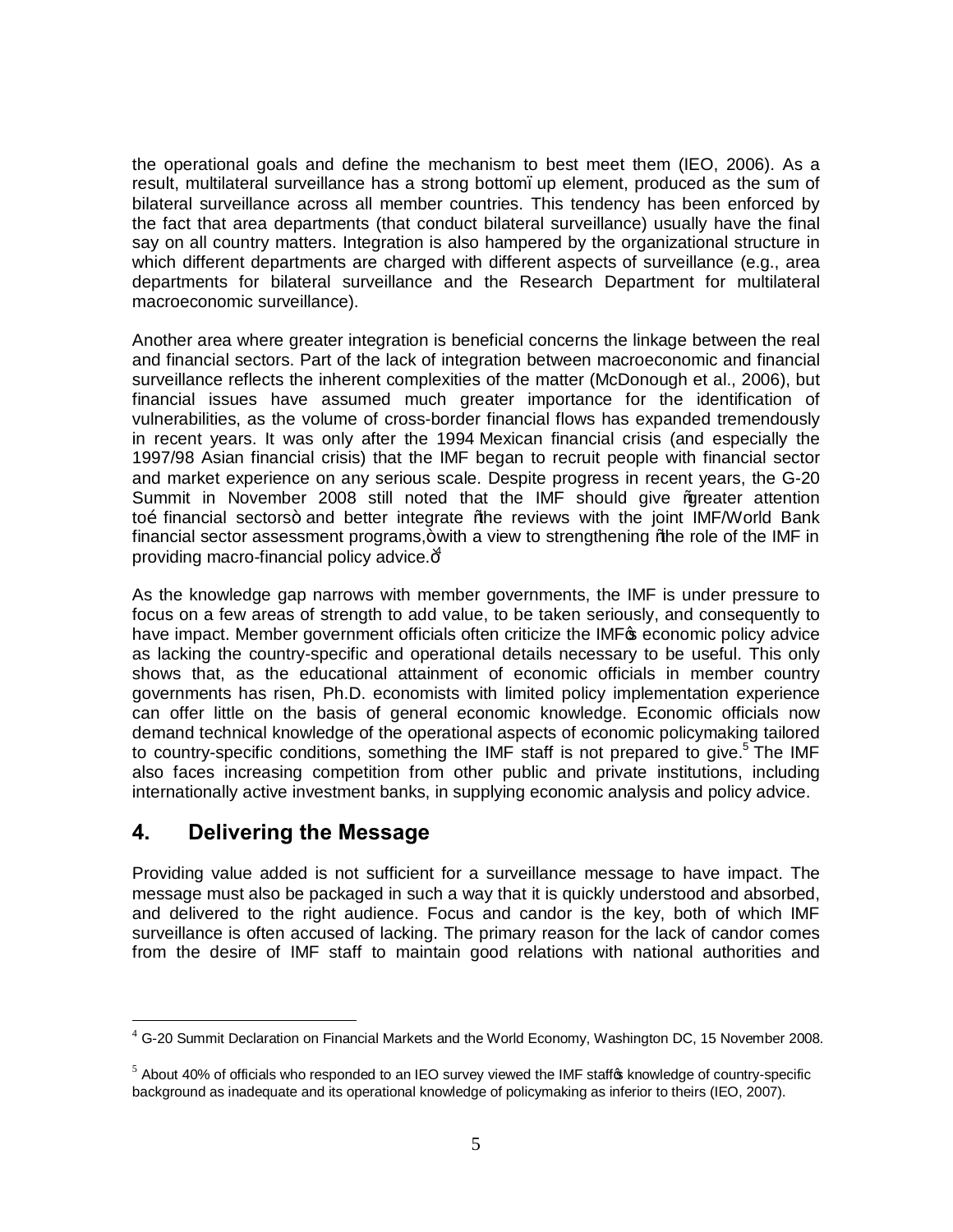therefore avoid offending them. $6$  Crow et al. (1999) used the term  $%$  culture of clientism+to explain the % endency of the Fund, particularly staff in area departments, to be insufficiently frank and direct in its assessment of a country policies or economic situation. $\frac{1}{f}$  This same incentive explains the lack of evenhandedness. Larger countries tend to have more influence in the organization so that the IMF staffos desire to be diplomatic is heightened when dealing with large industrial and emerging market economies. It is difficult to substantiate such a claim (IMF, 2008b), but this perception persists, especially with respect to the IMF<sub>C</sub>s interactions with its largest shareholders.<sup>8</sup>

Another element of effectiveness is transparency. IMF (2003) notes that greater transparency could "help increase the accountability of the Fund and of member governments, while providing the private sector with better and more continuous information for decision making. + A clearly articulated publication policy can depoliticize the supply of information, prevent surprises to the market, and imposes policy discipline on governments. James (1995) called this  $%$  way of involving the world  $\sigma$  capital markets  $\tilde{o}$  in the operation of surveillance, + liberating the institution from concerns about confidentiality that has stymied the practice and effectiveness of surveillance. The IMF has come a long way towards upholding the principle of transparency in its practice of surveillance. Even so, surveillance largely remains a restricted exercise between the IMF and member government officials, and IMF surveillance, except in a program context, does not fully exploit the available channels (see Figure 1).

The delivery of IMF surveillance outputs is still focused on the narrow circle of country representatives at the Executive Board and the IMF staffos counterparts in finance ministries and central banks. But these officials are for the most part technical experts who may not have sufficient access to their respective ministers and governors, not to mention prime ministers and presidents. Rarely does the IMF interact with the real decision makers of economic policies in large industrial and emerging market economies. The IMFG confidential advice often does not receive the attention of sufficiently senior officials. In addition, the Executive Board, where surveillance discussions take place, does not have sufficient seniority to serve as an effective peer pressure group.

There is increasing awareness that, to have impact, the message must be carried to a wider audience, including officials of the ministries of planning, labor, economic, trade and the like as well as government research institutes. To widen the audience even further, the IMF could assume a greater role in providing information to the public in an attempt, as

 $6$  Another reason relates to the role of the IMF as confidential advisor to whom privileged information may be provided. There is also the concern that given the perception that the IMF has an information advantage, its remarks about market-sensitive issues can actually impact the markets. However, the reality is that with the exception of program countries the information advantage that the IMF may have once possessed has all but disappeared.

 $7$  According to IMF (2008b), about 30% of the mission chiefs surveyed indicated that they had delivered a candid message, while about 50% acknowledged that they had been constrained and were less than candid.

<sup>&</sup>lt;sup>8</sup> All three G-20 Summits from November 2008 to September 2009 recognized these weaknesses and charged the IMF to provide "wen-handed, candid and independent surveillance of the risks facing the global economy.+ See G-20 Summit LeadersgStatement in Pittsburgh, 24. 25 September 2009.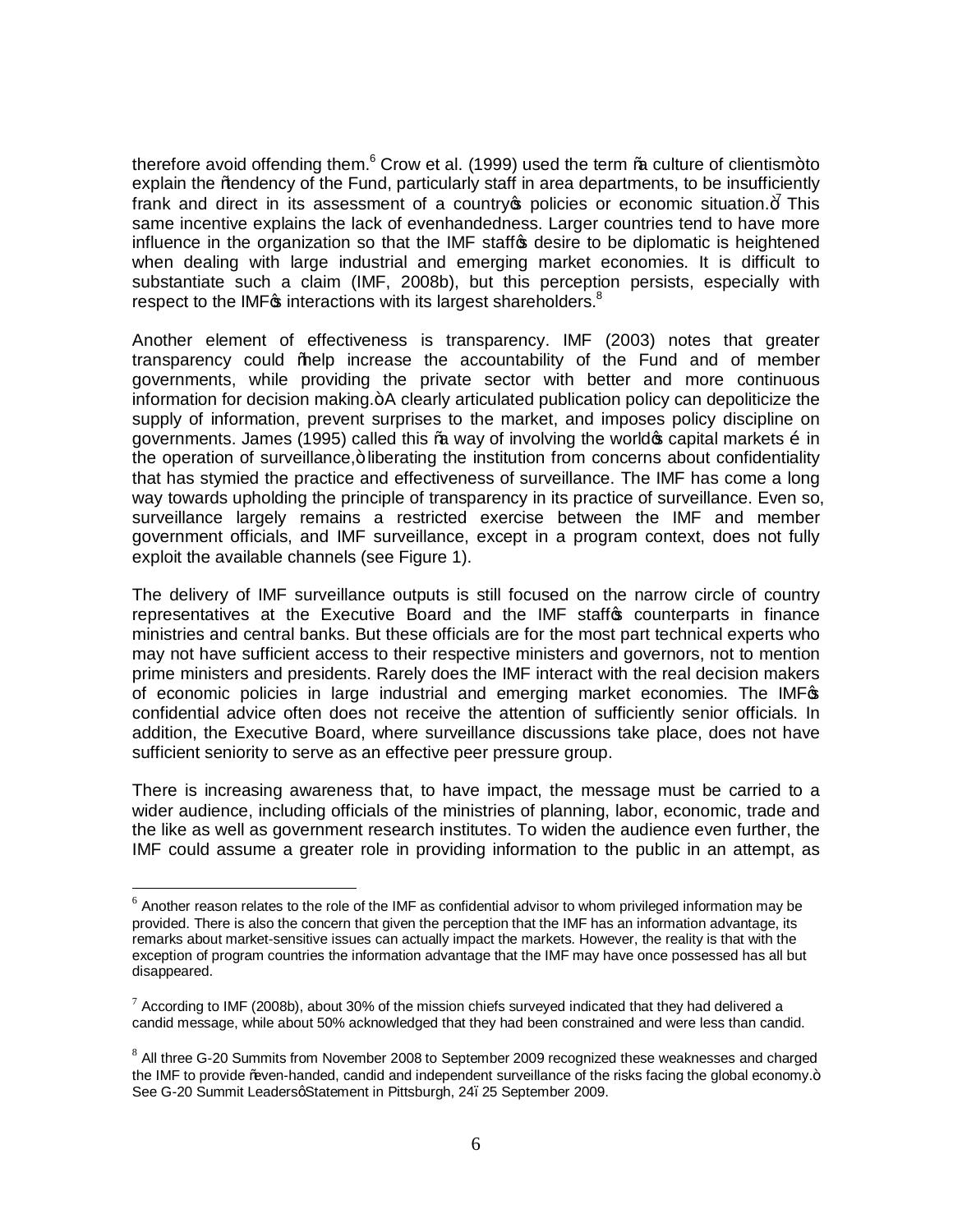"ruthless truth teller," to influence a member country's economic policies through "naming and shaming.+ Even so there remains an understandable tension between the role of confidential advisor and that of provider of information to the public. Here lies the limitation of an institution responsible to member governments that typically resent the open discussion of market-sensitive material (James, 1995).

The key to resolving the conflict is to determine whether privileged information is involved. What complicates the process, however, is that the markets may think the IMF has privileged information when in practice it does not. In reality, except in a program context, the authorities of member countries rarely give market sensitive information to the IMF. To avoid market surprises when they are not warranted, there must be a clear transparency policy with respect to the public disclosure of information. In this age of the Internet when transparency is the governing principle of public administration of most democratic societies, one rarely possesses information that the market should not possess if it does not have it already.

In this respect, the OECD has a totally different approach to transparency because it strictly views surveillance as a peer review process. Thus, it routinely deletes politically sensitive information from reports before they are released to the public, presumably in deference to national authorities; it also allows national officials greater involvement in the preparation of country-related reports (OECD, 2002). As a mechanism of peer review, OECD (2002) considers the smaller size and relative homogeneity of membership (compared to the IMF), and the practice of assigning two examining countries to one member, to be the strengths. But a report on the economic policies of a country prepared by its own officials is hardly considered by the public to be objective.

## **5. Exploring the Scope for Regional Surveillance**

It would be a daunting task for any organization to match the resources that the IMF devotes to surveillance activities, which probably amount to hundreds of millions of US dollars per year. Although East Asia has a compelling case for having its own surveillance mechanism, with so many other competing global and regional providers of surveillance outputs, it is still legitimate to ask whether East Asia should duplicate the efforts being made elsewhere. The content of regional surveillance should ideally focus on areas in which it can effectively complement global surveillance. To duplicate the efforts being made at other global and regional institutions would not only be an inefficient way of using the world of scarce public resources, and also it imposes an unwelcome, additional administrative burden on the member countries.

Avoiding duplication does not mean that the new surveillance unit should shy away from conducting its own analysis of global and national economic developments. As the regional custodian of pooled reserves and arranger of financial packages, the surveillance unit must be aware of the economic policy challenges in each country and the global environment in which member countries operate. It must also have the technical expertise to form its own judgment of crisis vulnerability, identify regional policy spillovers, and suggest scope for collective action. To perform these tasks effectively, it is critical that the surveillance unit be granted complete access to all surveillance outputs that are produced on the region of economies by the IMF and other institutions. Avoiding duplication suggests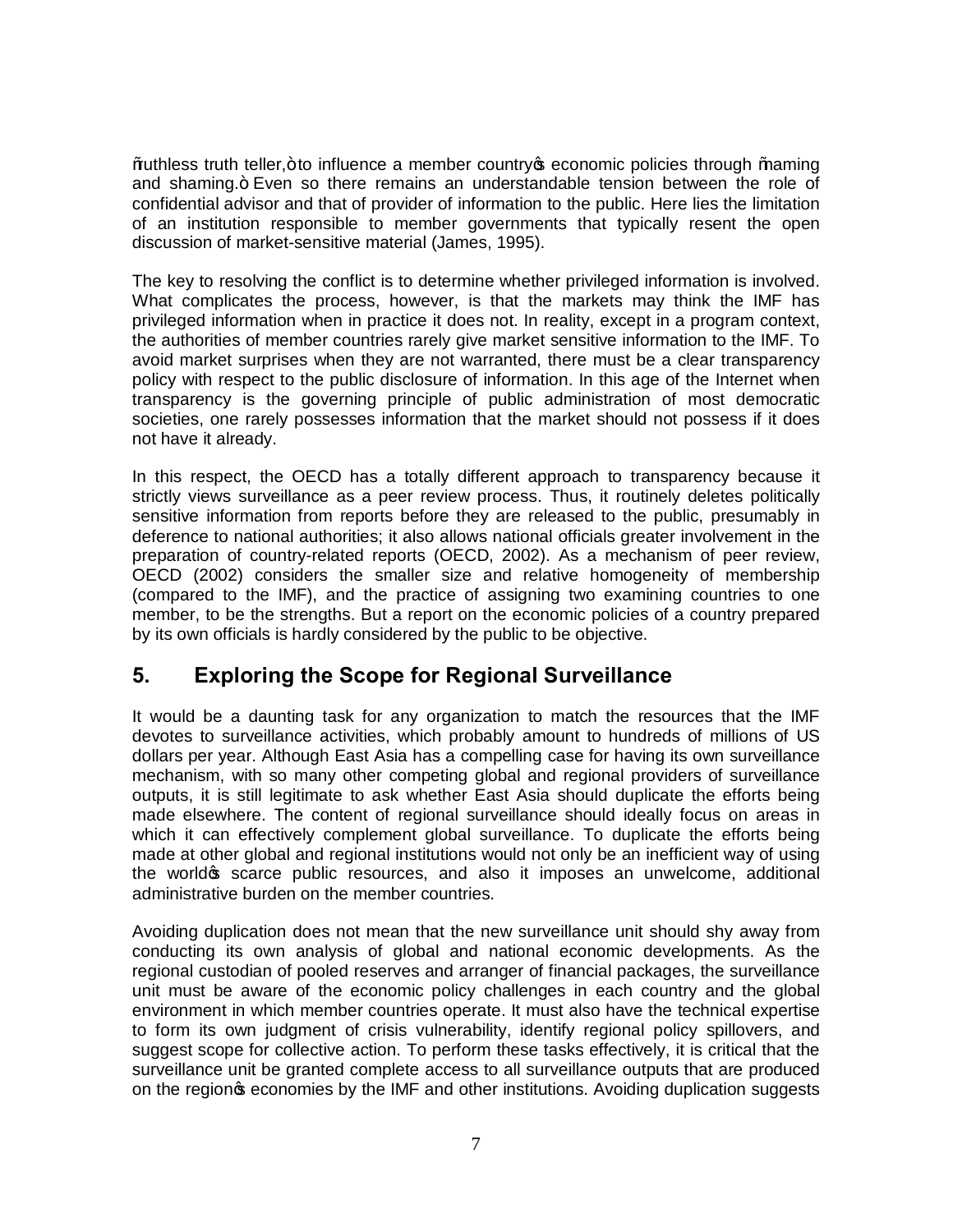that the unit would not have to prepare elaborate reports on the assessment of developments, economic policies, and prospect at the global level or in individual countries.

Financial surveillance, though critical in assessing crisis vulnerability, is another area where duplication with global surveillance should be carefully avoided. This is especially the case because financial surveillance is a highly labor-intensive activity. There are three aspects to this. First, the right kind of financial expertise is scarce; linking financial analysis to the real sector is an art that is only beginning to develop.<sup>9</sup> It is unrealistic to expect that the regional surveillance unit will quickly develop expertise in this area. Second, a financial crisis is a relatively rare event and developing crisis-relevant expertise requires global exposure. This expertise can best be fostered at a global institution and shared globally. Third, financial flows are global phenomena and the activities of large financial firms cut across national and regional boundaries. At the same time, supervision of individual institutions can only take place at the national level. Financial surveillance is, therefore, one area in which the regional approach makes little sense.

Although these and other reasons argue for concentrating surveillance resources within global institutions, such as the IMF and the Financial Stability Board, this is only true of surveillance designed to identify crisis vulnerability. If the CMIM indeed evolves into an Asian Monetary Fund, the regional approach could play a bigger role in fostering financial cooperation. For example, the regional surveillance unit could assume the role of promoting the development of local currency bond markets under the Asian Bond Markets Initiative (ABMI). <sup>10</sup> Then the quantitative and regulatory monitoring of financial developments in the region becomes a relevant exercise for the regional unit. Currently, the Asian Development Bank (ADB) performs this role informally on behalf of ASEAN+3 by producing the periodic *Asia Bond Monitor* and related analyses. This function of ADB may need to be transferred to the new surveillance unit if policy cooperation in the financial area were to become one of its mandates. Even so, the resource requirements for financial surveillance at the regional level can be kept lean because regional surveillance, out of necessity, must rely heavily on information provided by global and national agencies.

#### **6. Organizing Principles for Regional Surveillance**

The preceding discussion has identified at least five principles for organizing an effective regional surveillance mechanism that would complement global surveillance.

· **Clearly define the purpose of surveillance**. The purpose largely determines the content of surveillance. Unless the purpose is clearly defined, a focused message cannot be produced from any surveillance activity. Among the possible purposes of surveillance noted above, the most immediate for East Asia is the identification of vulnerabilities, which should also be understood to include the due diligence task of a crisis lender in assessing

 $9$  The IMF is in the process of refocusing on financial sector surveillance and real-financial linkages as a priority area (IMF, 2009).

 $10$  The ABMI is currently one of the three regional financial cooperation initiatives of ASEAN+3, along with the CMIM and ERPD.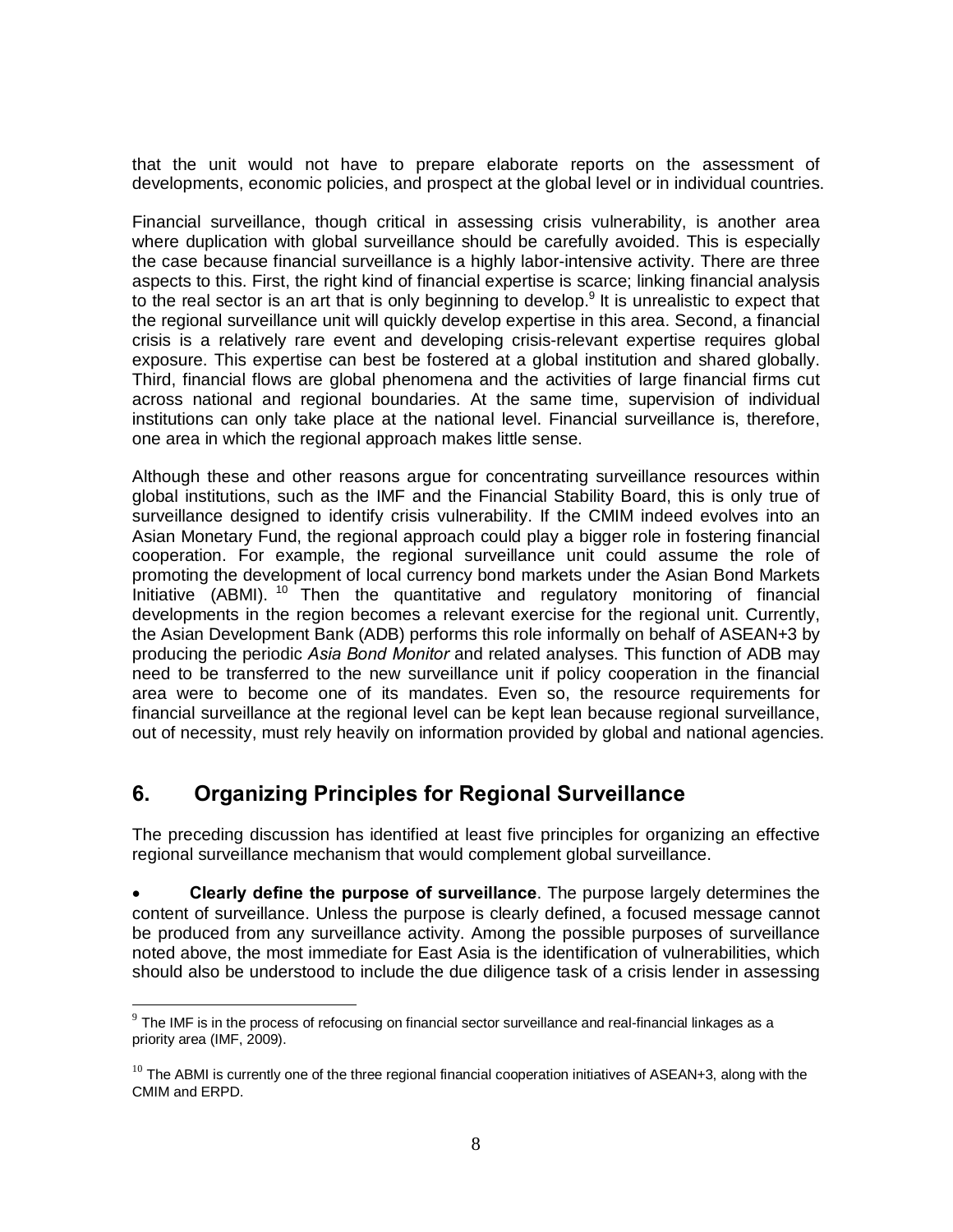the capacity of a potential borrowing country to repay and the conditions that should be attached to a loan to ensure the CMIM<sub>P</sub> revolving nature (Kawai and Houser, 2008); over time policy coordination and cooperation could increasingly become part of the purpose of surveillance. Agreeing on the purpose of surveillance presupposes that member governments have surrendered that part of national sovereignty necessary for the regional surveillance unit to perform its clearly assigned tasks, including the commitment to provide the necessary data and information.

Although analytical requirements for identifying crisis vulnerabilities and the scope for collective action are similar, the two purposes may require different approaches to delivering the message. For policy coordination and cooperation, greater use can be made of peer review and resultant peer pressure, which is an approach that has been successfully used by the OECD and replicated more recently by ASEAN. For the identification of vulnerabilities, a less consultative (and in some cases more adversarial) approach that precludes the concurrence and involvement of the countries concerned may be necessary because disagreement is more likely to emerge over an assessment indicating that a country is in danger of crisis or producing a spillover harmful to the interests of the region. An assessment of exchange rate levels or the ability to service debt would also fall into this category.

· **Centralize surveillance activities in a single organizational unit**. The failure to integrate various strands of surveillance has been a regular finding of past reviews of IMF surveillance. The reasons for this failure include the inherent difficulty of the task, the failure to define the purpose of surveillance clearly, and the fact that different departments produce different surveillance products within the IMF. East Asia t regional surveillance mechanism should aim to have an organizational structure that forces integration between bilateral and multilateral surveillance, as well as between macroeconomic and financial surveillance. This is especially important because Asian economies are highly interdependent in terms of both macroeconomic and financial links. The best way to achieve this analytical integration is to put a single organizational unit in charge of all surveillance activities. Given the small membership of the proposed regional surveillance unit and its expected focus on one or two specific purposes, it should be easy to achieve a compact organizational structure.

· **Use objective indicators to inform analysis**. Given the current state of knowledge, the economics profession is rightly skeptical about the ability of economists to find precise metrics for the probability of a crisis or the equilibrium value of a macroeconomic variable. Even so, a model-based approach to economic analysis is a way of forcing surveillance staff to take a position on politically sensitive yet critical issues and include them in the overall analysis. This is especially true when the purpose assigned to surveillance is to identify crisis vulnerability. To aid the process, it is important to develop an analytical framework to assess the level of exchange rates (e.g., a behavioral equilibrium exchange rate model) or the crisis vulnerability of member countries (e.g., an early warning system [EWS]). Moreover, given the tendency of national governments to avoid discussing sensitive issues openly, broad agreement on using a small set of objective indicators, including an indicator of exchange rate divergence, is a way of depoliticizing the surveillance process at least by putting the discussion of sensitive issues on the table.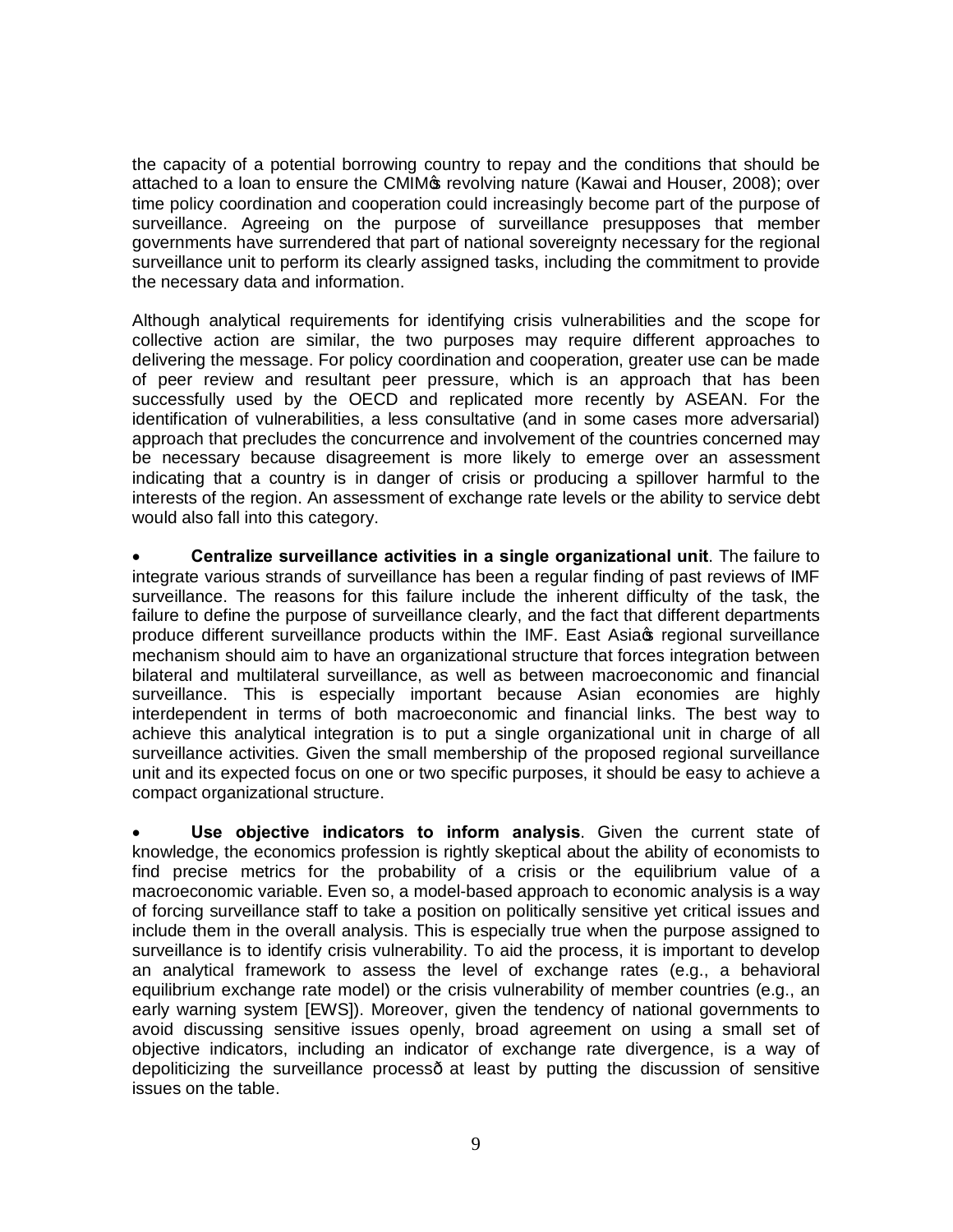· **Design the governance structure to ensure independence**. Independence is a feature that ensures candor and evenhandedness in surveillance, especially when the identification of vulnerability to crisis is involved. The lack of independence from political interference has created the perception that the IMF is harsher on its assessment of developing countries than of large industrial countries, leading developing member countries to become less enthusiastic about accepting IMF advice. Kawai and Pomerleano (2009) state: *Whe* institution that is conducting the analysis and making judgments about the stability of the system must not have anything other than its own reputation riding on its assessment.+ Civil servants, whether national or international, may be talented and well intentioned, but usually do not possess the kind of independence required for dispassionate analysis and advice (Stern, 2009).

To the extent that surveillance must be organized within an institutional setup, there must be a mechanism to offset the bureaucratic tendency to compromise in reaching consensus views, especially when the assessment of crisis vulnerability is involved. One way to achieve this is to give as much voice as possible to individuals along with accountability, perhaps by putting a committee of prominent independent experts in charge. At the same time, the surveillance unitos staff must be shielded from political interference. There must be both the right incentives to encourage them to be candid and truthful in raising issues that countries may find uncomfortable discussing openly and an institutional mechanism to protect them when they displease member country officials.

· **Aim to reach the senior policymakers directly**. Regional surveillance should not follow the organizational structure of IMF surveillance in which the IMF<sub>®</sub> Board of Executive Directors is the primary audience. In fact, it is through the utilization of peer pressure that regional surveillance can potentially have the greatest advantage over IMF surveillance. The IMF is a near universal organization with 185 member countries that are represented by 24 resident Executive Directors. By necessity, not all Executive Directors represent their own countries and their seniority limits their relevance as a peer pressure group and in policymaking for individual national governments. If the new regional surveillance unit simply replicates this institutional setup of IMF surveillance, East Asia will lose the greatest potential advantage of having its own surveillance mechanism.

To yield more impact than IMF surveillance, regional surveillance must aim to reach senior policymakers directly by using the periodic forums of finance ministers and central bank governors, or to be even more effective, heads of state or government. It is in such forums that the impact of peer pressure can be maximized. Therefore, there would be no role in the regional surveillance unit for a resident executive board. Such a board could become an instrument of political interference to be used by national governments when uncomfortable issues arise. And given the likely seniority level of resident directors, it also would not be an effective peer pressure group. With even some large international organizations facing calls to replace resident boards with non-resident boards of senior policymakers, <sup>11</sup> there is no reason to create a resident executive board of mid-level officials at the new surveillance unit in East Asia, where the membership is small and the size of the geographical area is manageable.

 $11$  For governance issues related to the IMF Executive Board, as well as the issue of a resident versus nonresident board, see IEO (2008).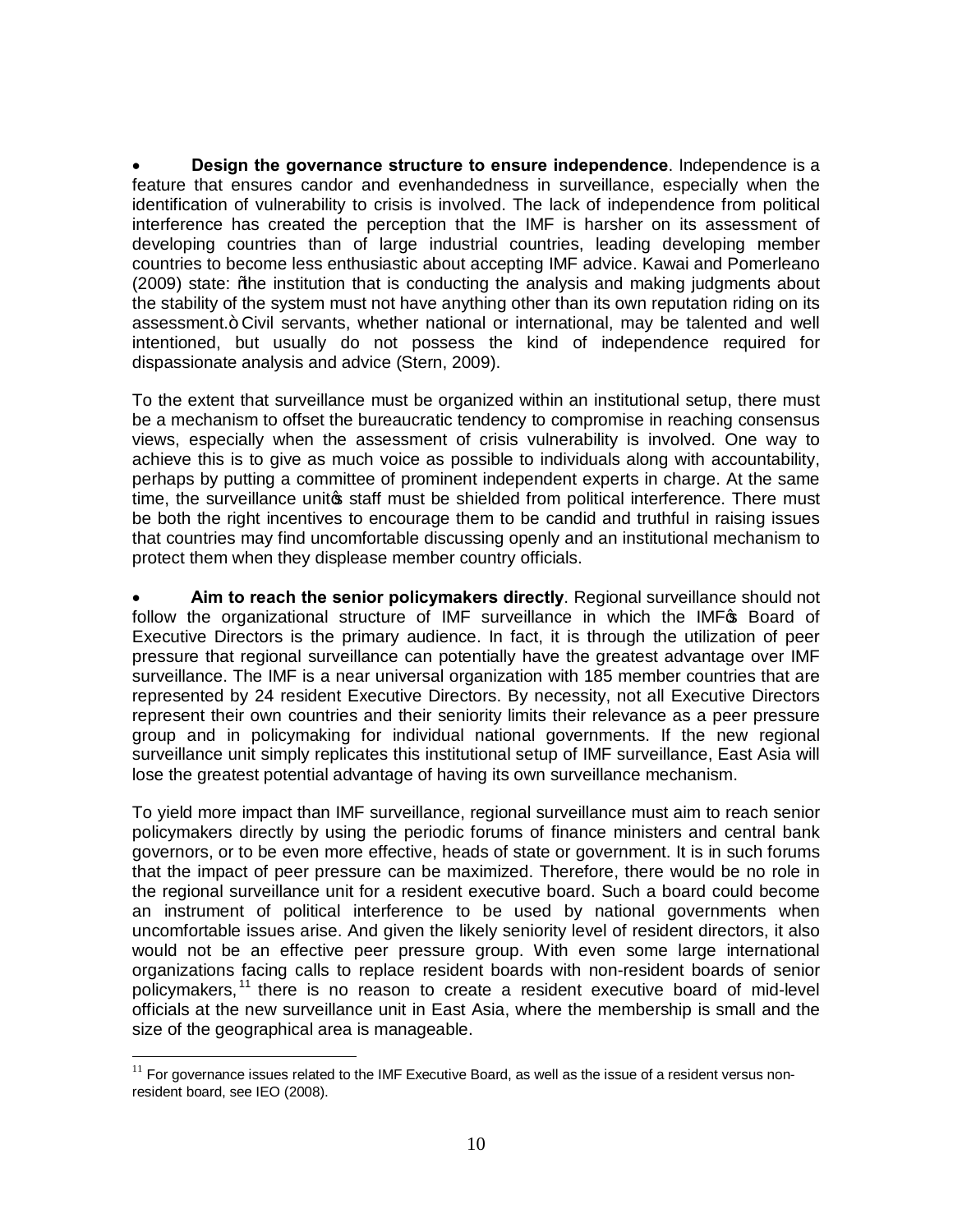Peer pressure as the primary channel of influence (cf. Figure 1) should not preclude the surveillance unitop active engagement with the public. After all, it is only through the political process that policymakers are motivated to take action. There may be an occasional need to keep the discussion of some issues confidential, but to be effective surveillance must strive to utilize all channels of influence, including public pressure and market discipline. In order to avoid market surprises in cases when regional surveillance informs the public as the ruthless truth teller, there must be a clear transparency policy for the public disclosure of information. In an age dominated by widespread access to information via the Internet and in which transparency is the governing principle of public administration in most democratic societies, hardly anyone possesses information that can or should be kept from market participants. The surveillance unit should therefore operate with the presumption that it makes a full and complete disclosure of any analysis, view, or information it possesses to the public except when privileged information is involved.

## **7. Conclusion**

The process is underway in East Asia to establish an independent surveillance unit to support CMIM decision-making. First and foremost, the ASEAN+3 finance ministers need to define the purpose of regional surveillance. Unless there is complete agreement on what the purpose is, surveillance cannot produce a clear message and be effective. The need for regional surveillance is both immediate and evolving. For the immediate need, the purpose is to cover the operational requirements of the CMIM as a conditional lending facility, which includes the identification of vulnerabilities and the due diligence task of assessing the capacity of a potential borrowing country to repay. Over the medium term, regional surveillance must also respond to East Asia we evolving need for a formal framework of policy dialogue and cooperation as economic integration and macroeconomic interdependence deepen.

Clearly defining the purpose of surveillance presupposes that member governments have surrendered that part of national sovereignty necessary for the regional surveillance unit to perform its assigned tasks, including the commitment to provide the necessary data and information. This gives the regional unit an advantage not claimed by the IMF, whose surveillance has suffered from the lack of a clearly defined purpose, which on a deeper level is a reflection of the unwillingness of member governments to surrender part of its national sovereignty over economic policymaking. Likewise, in terms of delivering the message, the regional unit should aim to reach senior policymakers directly by not replicating the institutional setup of IMF surveillance where the executive board of midlevel officials plays a central role.

In a world where other public institutions, notably the IMF, are involved in surveillance, it is important that regional surveillance be designed to complement global surveillance. Because Asian economies are highly interdependent, regional surveillance should take an integrated approach that combines country-level and region-level analyses. To help achieve this analytical integration, it should centralize all activities in a single organizational unit. To depoliticize the discussion of sensitive issues, regional surveillance should utilize objective indicators, while remaining aware of the inability of economics to provide precise metrics. To enhance candor and evenhandedness, the governance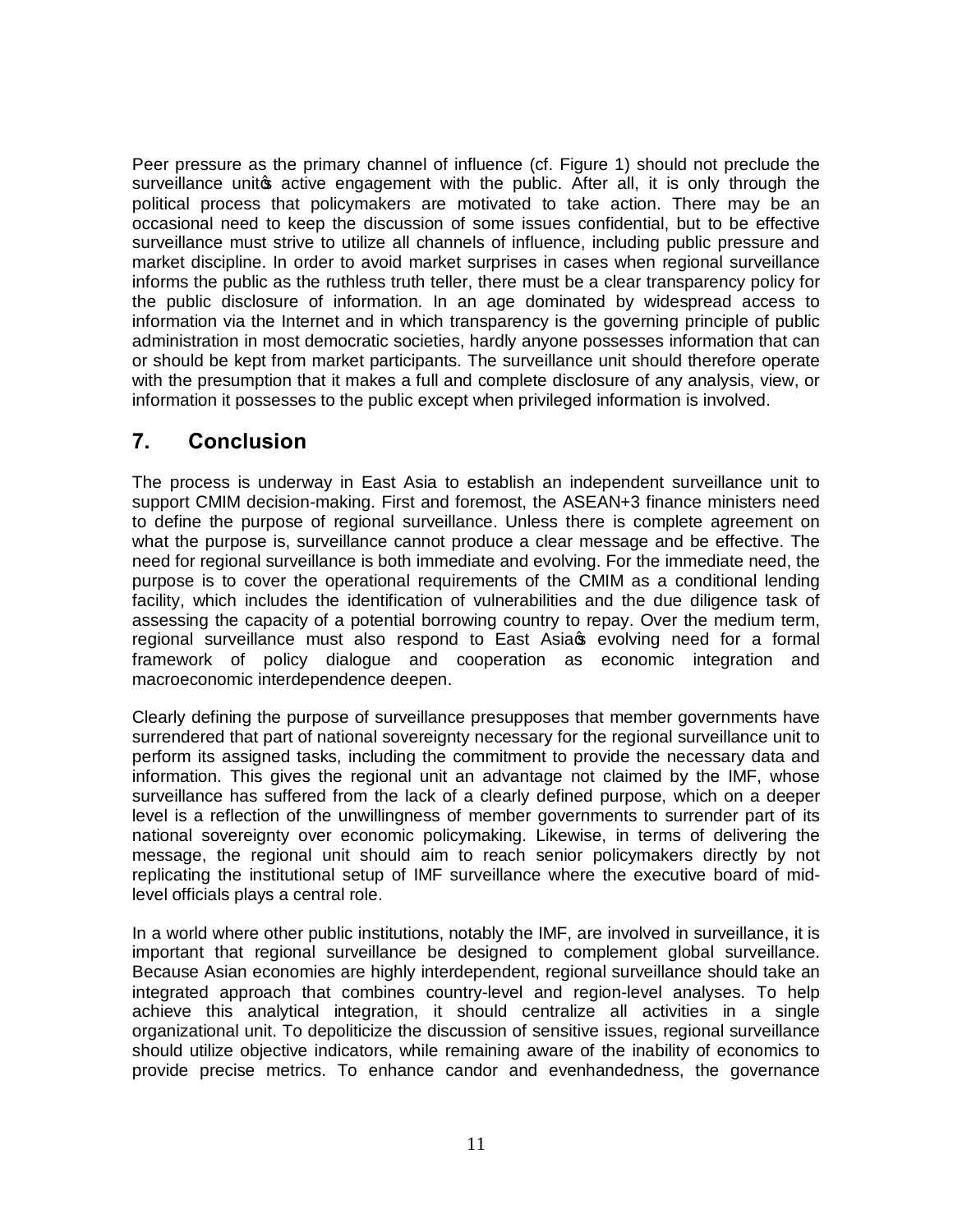structure should be designed to ensure independence while bestowing accountability on the individuals in charge; there must be both a right incentive to encourage staff to be truthful and a mechanism to protect them when they state things that are not pleasant to member government officials.

The primary determinant of success for the East Asian surveillance unit, however, will be whether it can garner respect and credibility from the public, based on the merit of its analysis and the effective delivery of key messages. Especially as the unit increasingly plays a role of broker for policy coordination over time, the reputation of neutrality, evenhandedness, and competence will become critical for its success. It is ultimately the quality of the people that determines the quality of the outputs. Staffing the unit with competent professionals whose abilities and qualifications are beyond dispute would be a first step, in making surveillance achieve its intended purposes in East Asia.

#### **References**

- J. Boughton. 2001. *Silent Revolution: The International Monetary Fund 1979–1989*. Washington DC: International Monetary Fund (IMF).
- J. Crow, R. Arriazu, and N. Thygesen. 1999. *External Evaluation of IMF Surveillance* (report by a group of independent experts). Washington DC: IMF.

Independent Evaluation Office (IEO). 2006. *Multilateral Surveillance*. Washington DC: IMF.

- IEO. 2007. *IMF Exchange Rate Policy Advice*. Washington DC: IMF.
- IEO. 2008. *Governance of the IMF: An Evaluation*. Washington DC: IMF.
- International Monetary Fund (IMF). 2003. Enhancing the Effectiveness of Surveillance— Operational Responses, the Agenda Ahead, and Next Steps. Prepared by the Policy Development and Review Department. Washington DC: IMF.
- IMF. 2008a. Triennial Surveillance Review: Overview Paper. Prepared by the Strategy, Policy and Review Department. Washington DC: IMF.
- IMF. 2008b. Triennial Surveillance Review: Thematic Findings. Prepared by the Strategy, Policy and Review Department. Washington DC: IMF.
- IMF. 2009. Surveillance Priorities for the International Monetary Fund, 2008–2011. Available at [www.imf.org/external/np/pdr/surv/2008/index.htm.](http://www.imf.org/external/np/pdr/surv/2008/index.htm)
- H. James. 1995. The Historical Development of the Principles of Surveillance. *International Monetary Fund Staff Papers*, 42 (4), pp. 762–791.